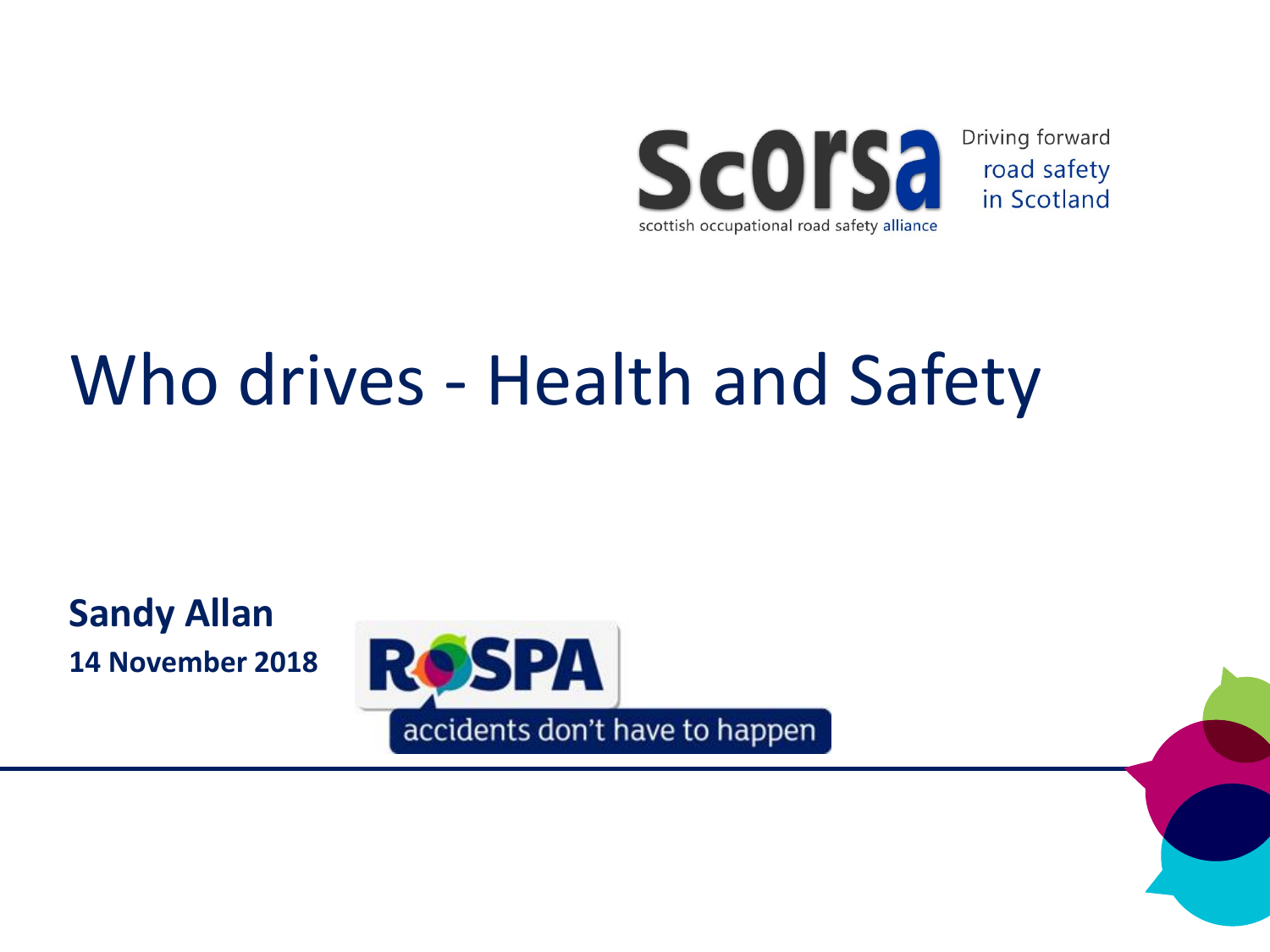

#### What would you consider the most dangerous activity some can undertake whilst working.







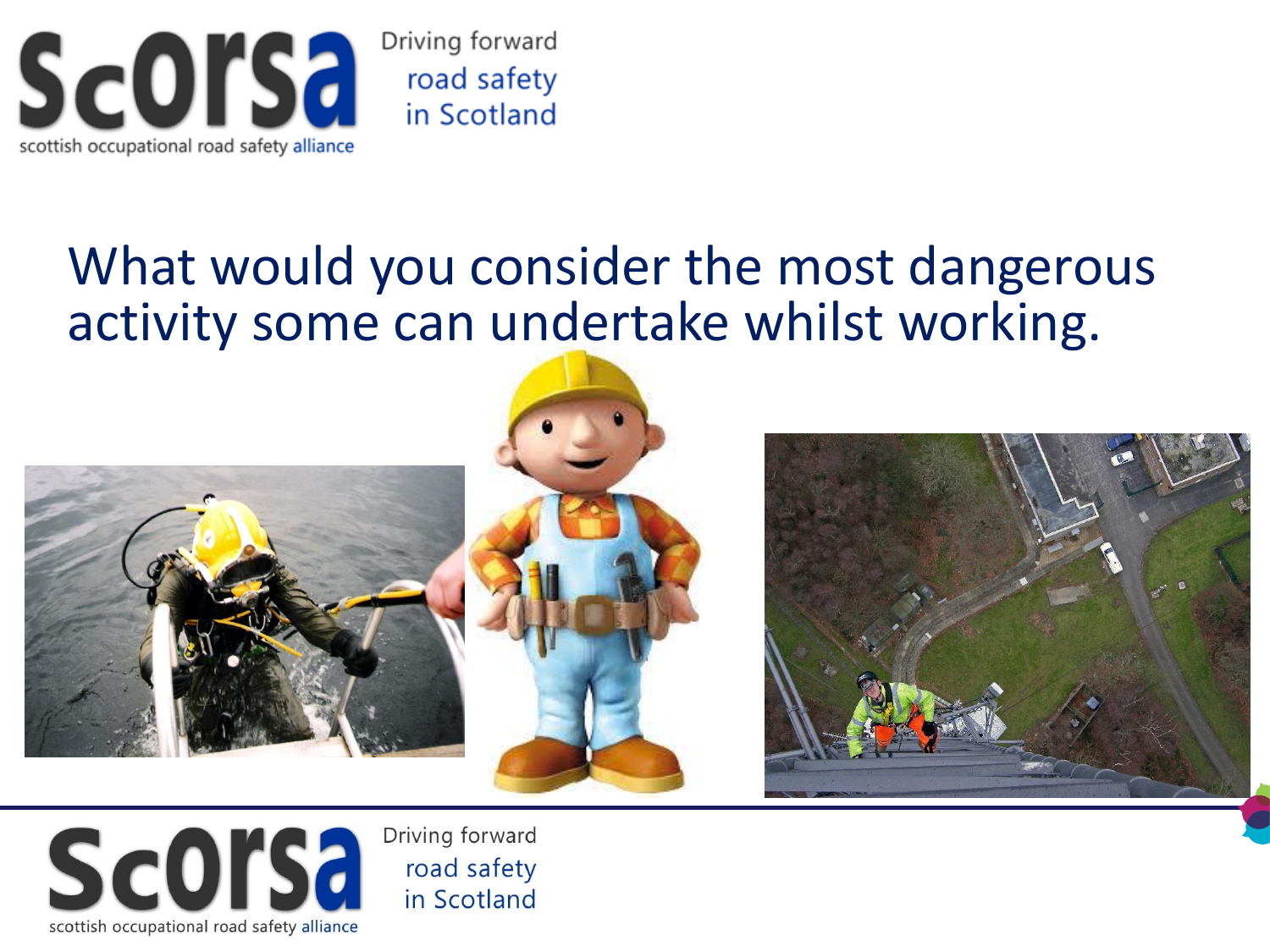# **Driving for Work**

 $\mathbf{B}^{\prime}$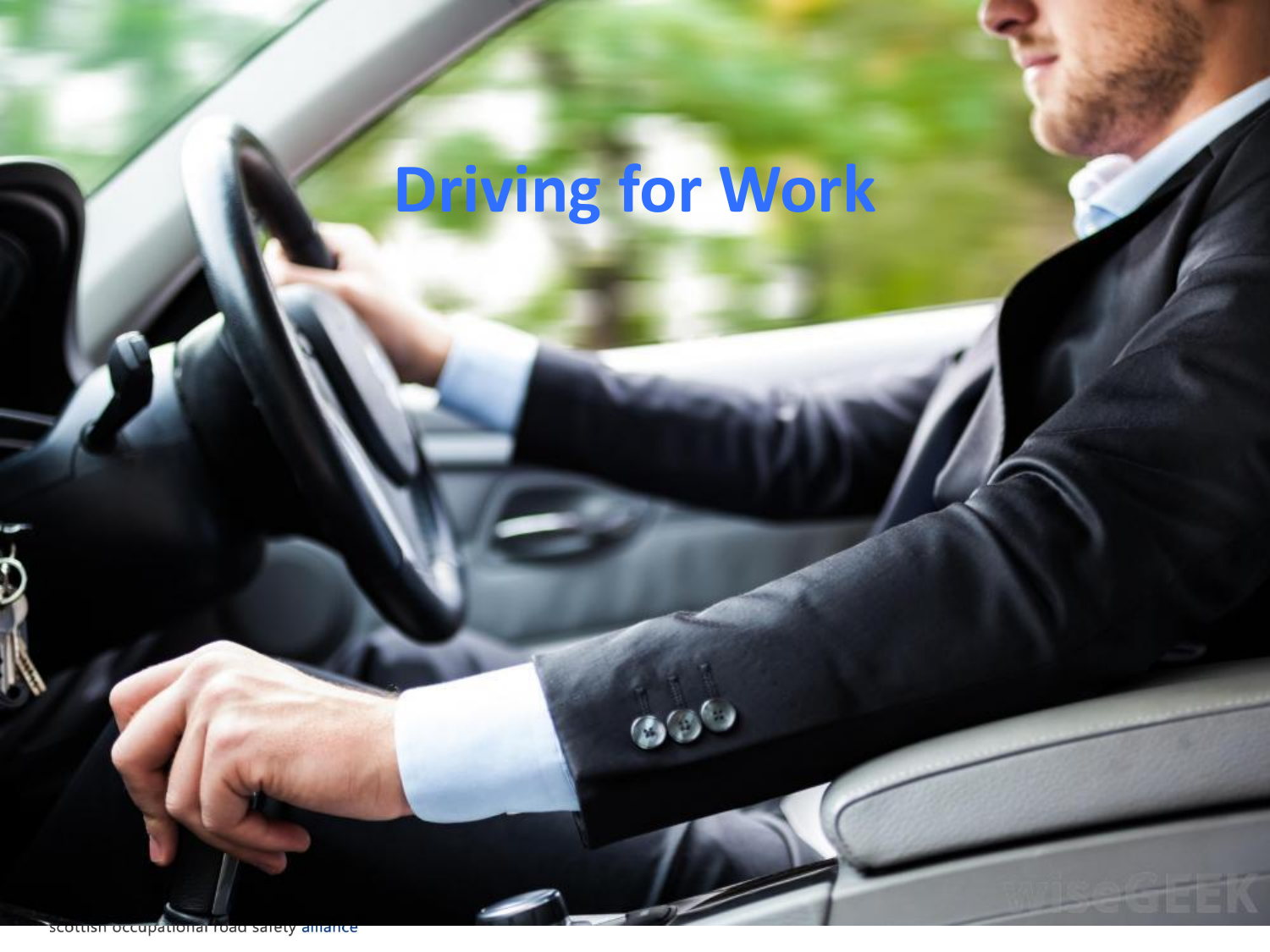#### **Reported Road Casualties 2017**



- **Collisions where driver journey part of work – 1809 (7,114)**
- **Collisions where driver/rider commuting - 1253**
- **37 people killed on Scotland's roads where some driving for work was a factor (338 Serious)**
- **26 per cent of all casualties were the result of someone driving for work**

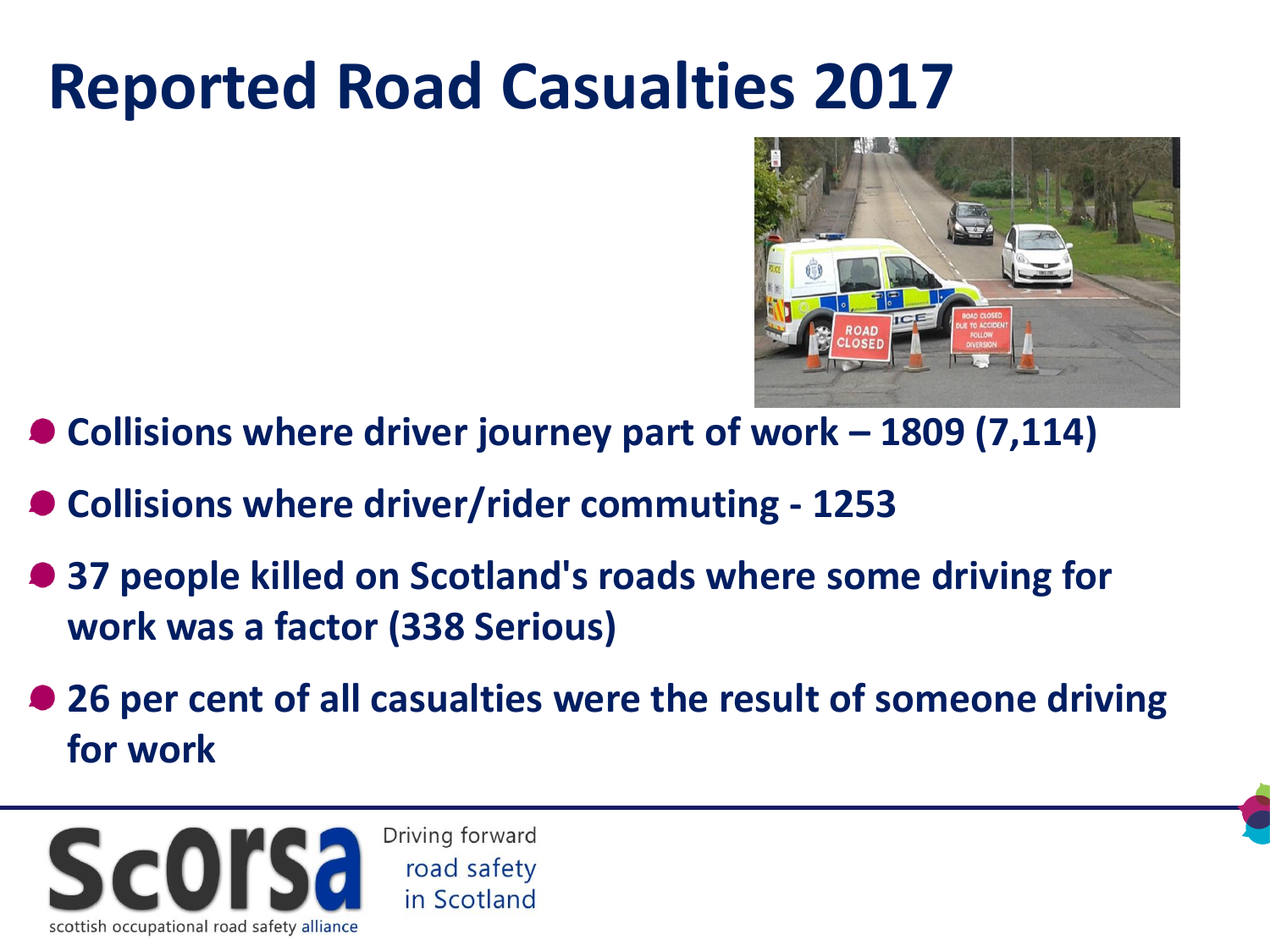#### **Driving for Work**

- **Who or what governs what we do whilst driving for work?**
- **Is there are overarching body which is responsible?**
- **Is there legislation?**
- **What role does an employer have?**
- **What role do you have?**

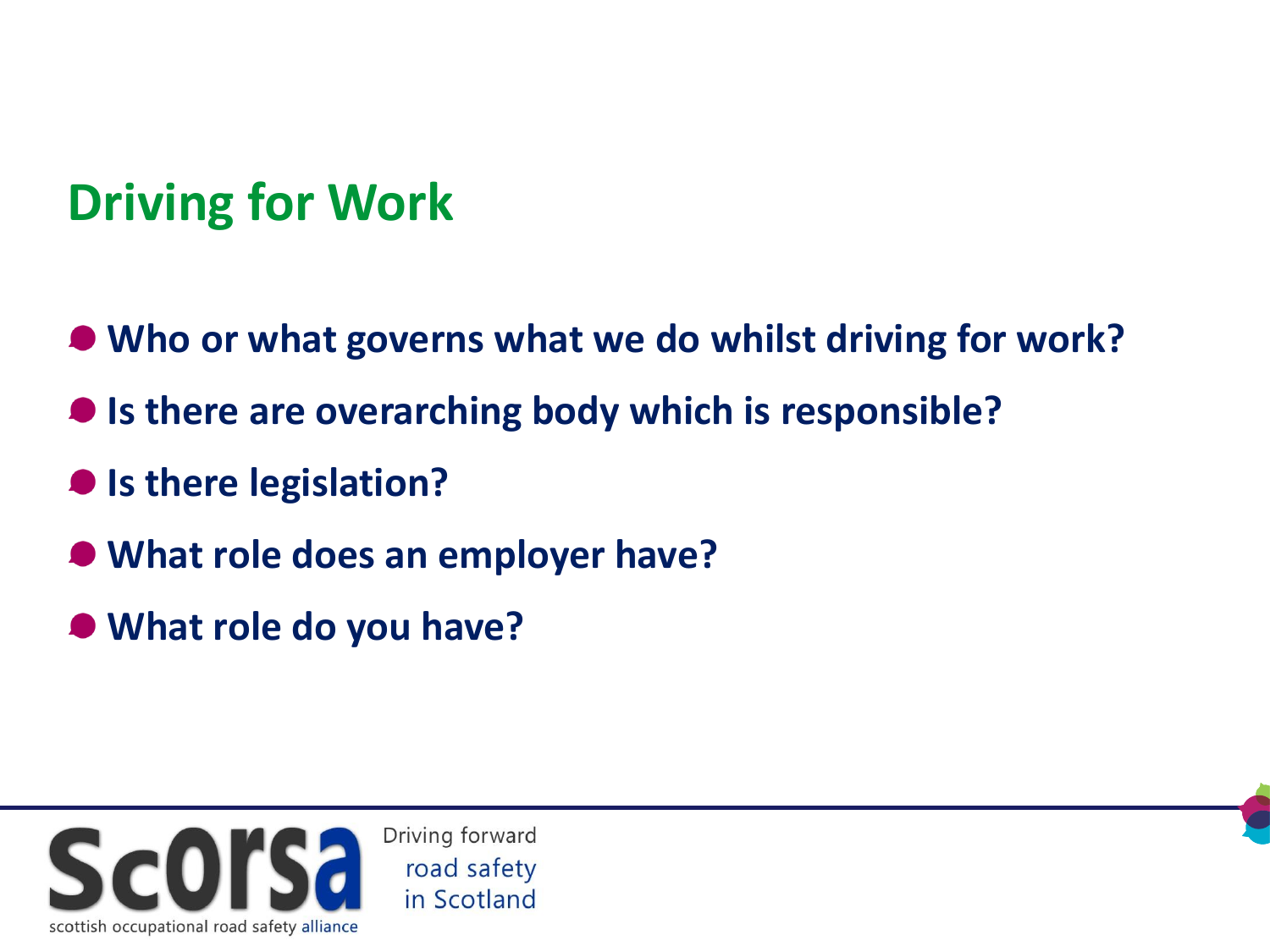

- **RoSPA identified these issues and approached Transport Scotland and other Public bodies to form a partnership a common goal of making driving for work safer.**
- **Highlighted a 'gap' in legislation and working practices – especially within smaller organisations.**
- **A significant lack of awareness and capacity to create and manage policy and working practices.**
- **Provide a gateway to expertise, resources, templates and networking.**

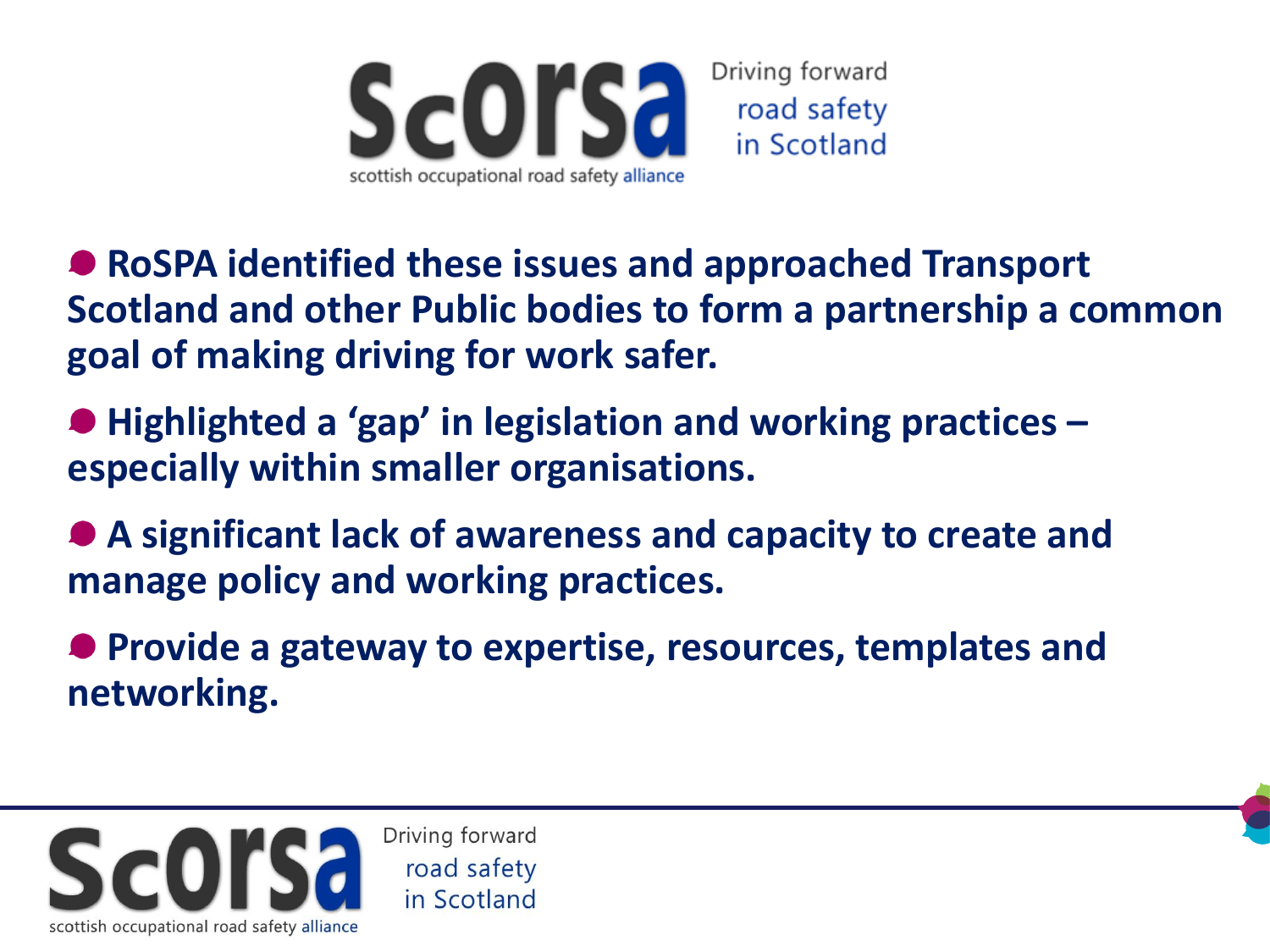

**Created to provide free information and support to Small to Medium Sized businesses to support and raise awareness of Managing Occupational Road Risk**

- $\bullet$  **Increase understanding of MORR and its relevance**
- **Facilitate networking between businesses**
- **Provide policy templates and other MORR resources – Free of charge**
- **Host Events and Seminars to support members.**

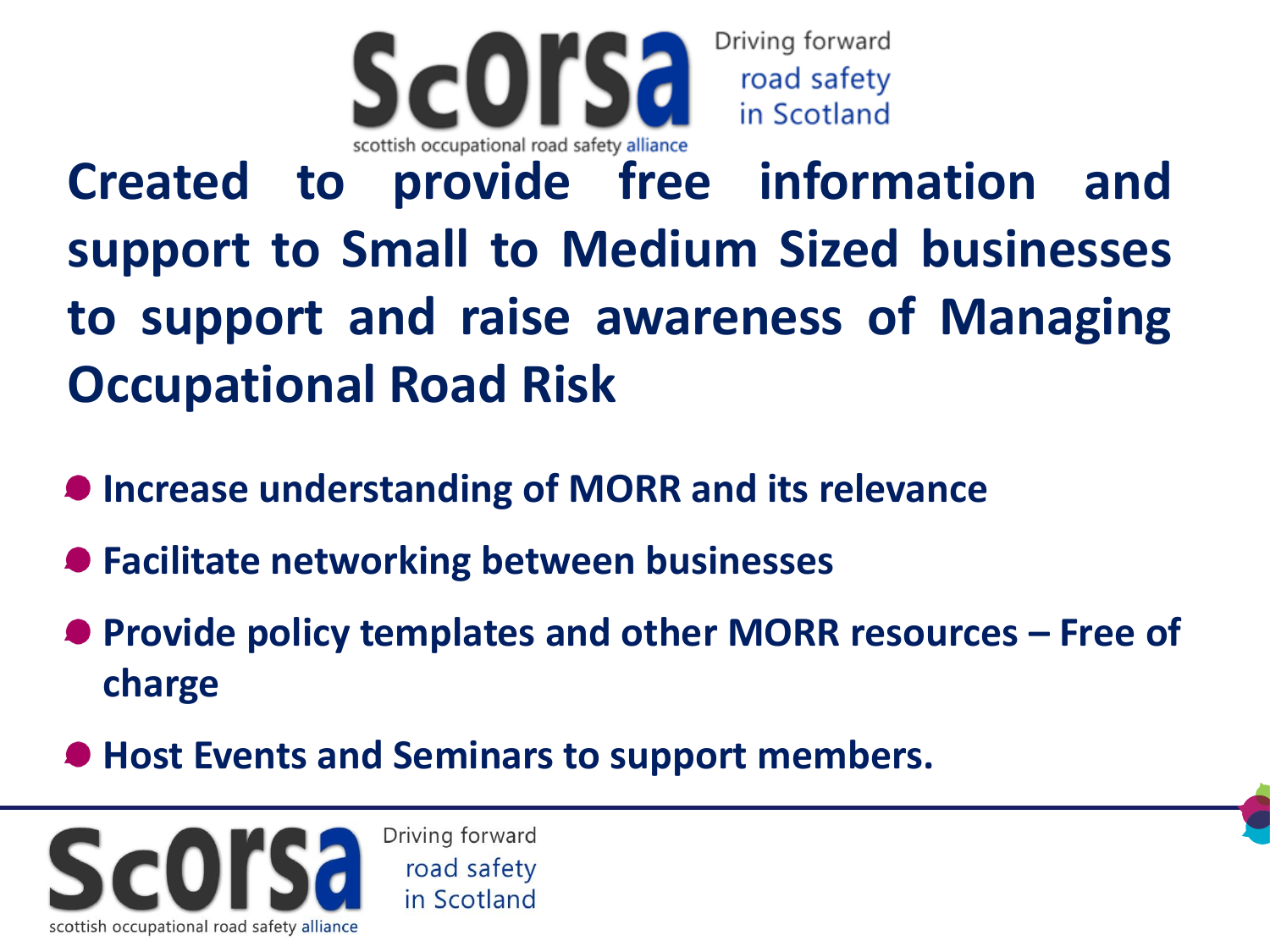

Driving forward road safety in Scotland

- Membership is intended for SME organisations
- Facilitate networking between businesses
- Access to members only policy templates and other MORR resources – Free
- **Free access to hosted Events and Seminars**





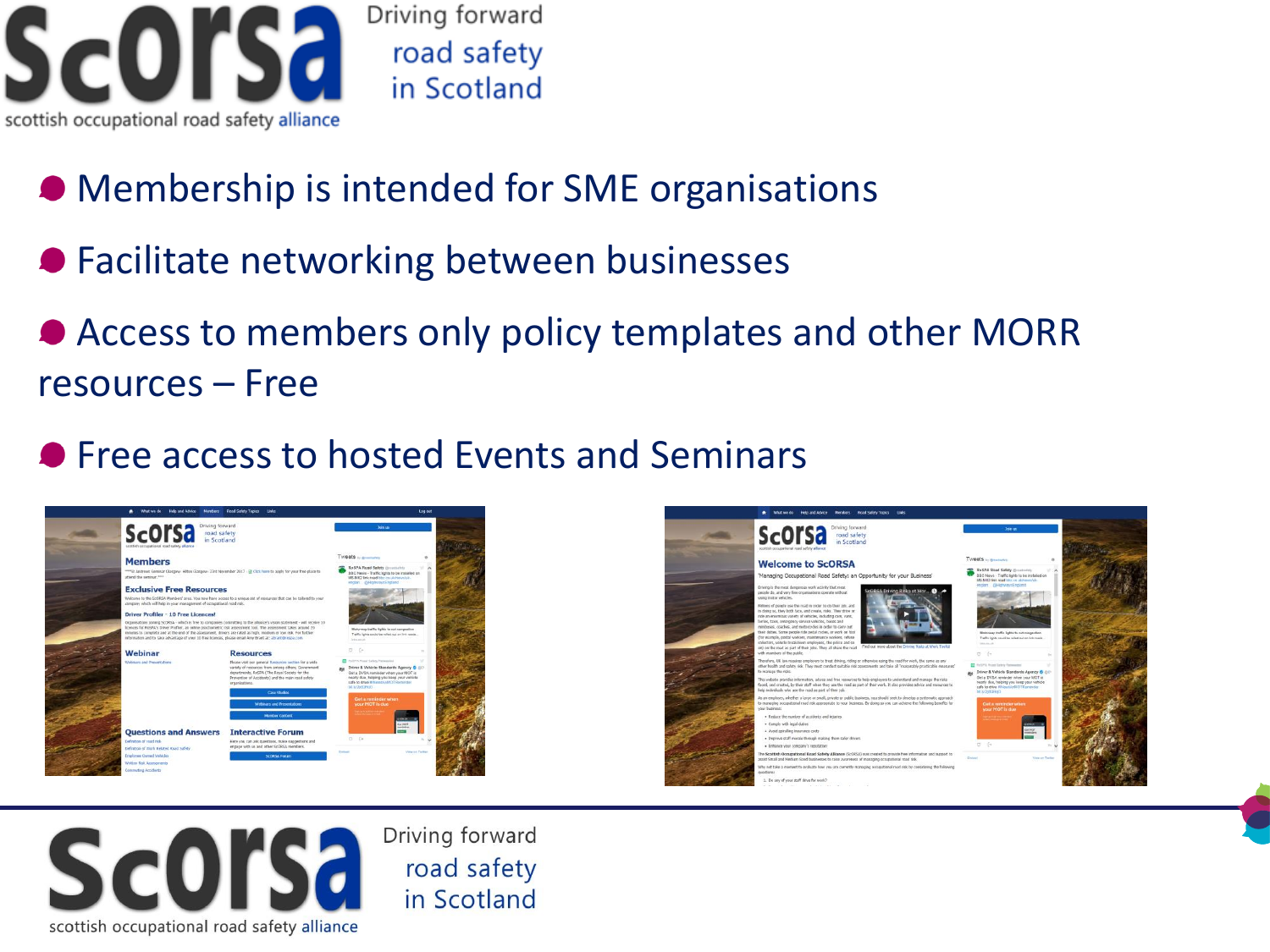

## Recent Projects

- Web site Development & members forum
- Research into the use of Telematics for young drivers
- $\bullet$  Workshops
- **Free MORR reviews and on line driver profiling**
- Annual Seminar
- ScORSA Toolkit